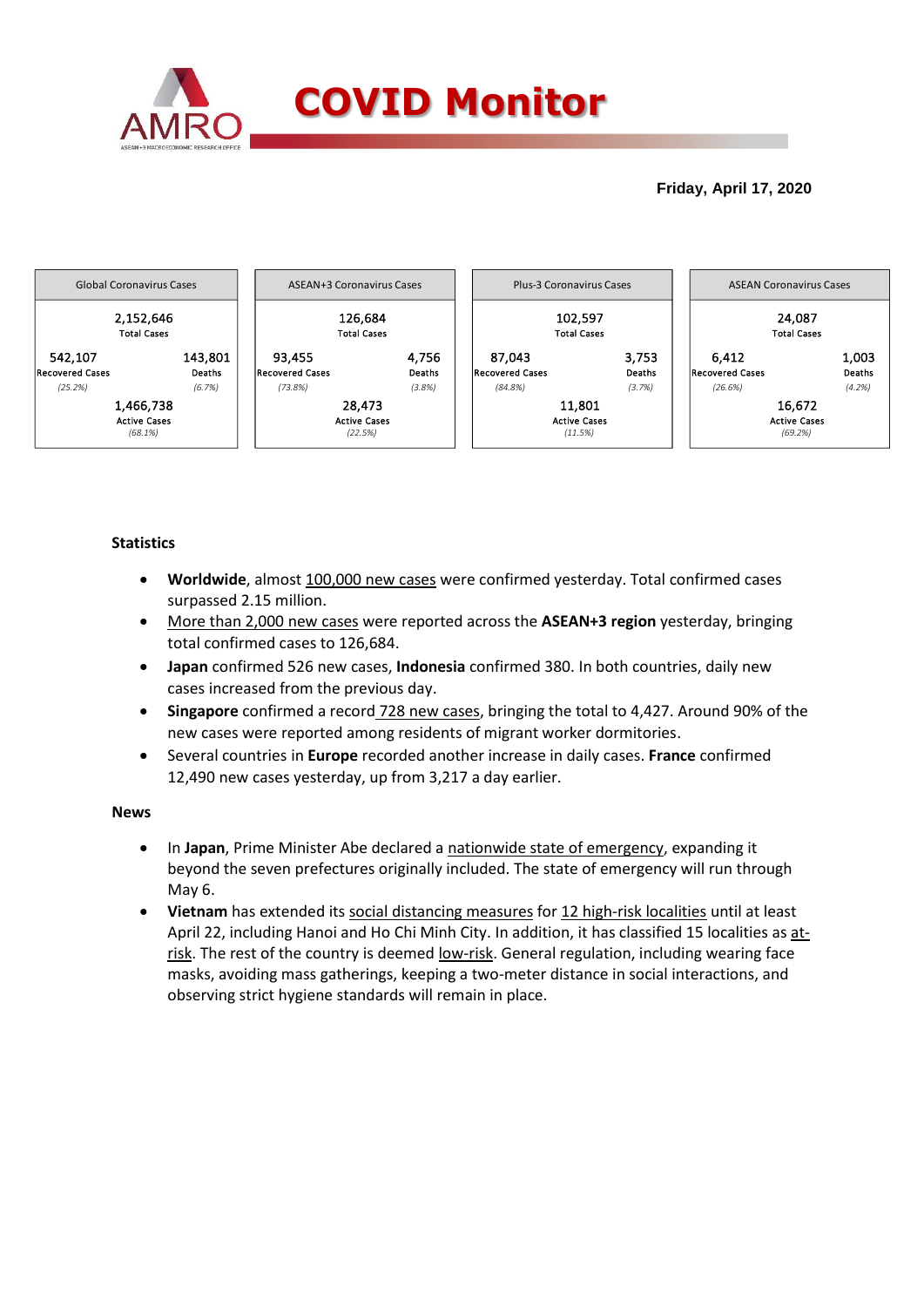

#### Overview of COVID-19 Cases

Data as of 16/4/2020

|                   | <b>Total</b> | Cases per 1M   | <b>New</b>   | <b>New cases</b>    | <b>ANew</b>        | ∆% New | <b>Total</b>  | <b>New</b>   | <b>Fatality</b> | <b>Total</b>   | <b>Recovery</b> | Active    |
|-------------------|--------------|----------------|--------------|---------------------|--------------------|--------|---------------|--------------|-----------------|----------------|-----------------|-----------|
| Economy           | Cases        | Population     | Cases        | $(7$ -day avg $)^1$ | Cases <sup>2</sup> | Cases  | <b>Deaths</b> | Deaths       | Rate (%)        | Recovered      | Rate $(%)^3$    | Cases     |
| Global            | 2,152,646    |                | 96,592       |                     | 14,252             | 4.7    | 143,801       | 9,624        | 6.7             | 542,107        | 25.2            | 1,466,738 |
| ASEAN+3           | 126,684      |                | 2,061        |                     | 428                | 1.7    | 4,756         | 80           | 3.8             | 93,455         | 73.8            | 28,473    |
| Plus-3            | 102,597      |                | 595          |                     | 63                 | 0.6    | 3,753         | 36           | 3.7             | 87,043         | 84.8            | 11,801    |
| ASEAN             | 24,087       |                | 1,466        |                     | 365                | 6.5    | 1,003         | 44           | 4.2             | 6,412          | 26.6            | 16,672    |
|                   |              |                |              |                     |                    |        |               |              |                 |                |                 |           |
| China             | 82,341       | 59             | 47           |                     | $\overline{2}$     | 0.1    | 3,342         | $\mathbf 0$  | 4.1             | 77,900         | 94.6            | 1,099     |
| Hong Kong, China  | 1,017        | 133            | 0            |                     | $-5$               | 0.0    | 4             | $\mathbf 0$  | 0.4             | 485            | 47.7            | 528       |
| Japan             | 8,626        | 69             | 526          |                     | $71\,$             | 6.5    | 178           | 32           | 2.1             | 901            | 10.4            | 7,547     |
| Korea             | 10,613       | 204            | 22           |                     | $-5$               | 0.2    | 229           | 4            | 2.2             | 7,757          | 73.1            | 2,627     |
|                   |              |                |              |                     |                    |        |               |              |                 |                |                 |           |
| Indonesia         | 5,516        | 20             | 380          |                     | 83                 | 7.4    | 496           | 27           | 9.0             | 548            | 9.9             | 4,472     |
| Malaysia          | 5,182        | 156            | 110          |                     | 25                 | 2.2    | 84            | $\mathbf{1}$ | 1.6             | 2,766          | 53.4            | 2,332     |
| Philippines       | 5,660        | 51             | 207          |                     | $-23$              | 3.8    | 362           | 13           | 6.4             | 435            | 7.7             | 4,863     |
| Singapore         | 4,427        | 776            | 728          |                     | 281                | 19.7   | 10            | 0            | 0.2             | 683            | 15.4            | 3,734     |
| Thailand          | 2,672        | 39             | 29           |                     | $-1$               | 1.1    | 46            | 3            | 1.7             | 1,593          | 59.6            | 1,033     |
|                   |              |                |              |                     |                    |        |               |              |                 |                |                 |           |
| Brunei Darussalam | 136          | 302            | 0            |                     | $\mathbf 0$        | 0.0    | $\mathbf{1}$  | $\mathbf 0$  | 0.7             | 108            | 79.4            | 27        |
| Cambodia          | 122          | $\overline{7}$ | 0            |                     | $\pmb{0}$          | 0.0    | 0             | 0            | 0.0             | 98             | 80.3            | 24        |
| Lao PDR           | 19           | 3              | $\mathbf 0$  |                     | $\pmb{0}$          | 0.0    | $\Omega$      | $\Omega$     | 0.0             | 2              | 10.5            | 17        |
| Myanmar           | 85           | $\overline{2}$ | 11           |                     | $\pmb{0}$          | 14.9   | 4             | 0            | 4.7             | $\overline{2}$ | 2.4             | 79        |
| Vietnam           | 268          | $\overline{3}$ | $\mathbf{1}$ |                     | 0                  | 0.4    | 0             | $\Omega$     | 0.0             | 177            | 66.0            | 91        |
|                   |              |                |              |                     |                    |        |               |              |                 |                |                 |           |
| Belgium           | 34,809       | 3,022          | 1,236        |                     | $-1,218$           | 3.7    | 4,857         | 417          | 14.0            | 7,562          | 21.7            | 22,390    |
| France            | 145,960      | 2,246          | 12,490       |                     | 9,273              | 9.4    | 17,920        | 753          | 12.3            | 32,812         | 22.5            | 95,228    |
| Germany           | 137,698      | 1,659          | 2,945        |                     | $-449$             | 2.2    | 4,052         | 248          | 2.9             | 77,000         | 55.9            | 56,646    |
| <b>Italy</b>      | 168,941      | 2,805          | 3,786        |                     | 1,119              | 2.3    | 22,170        | 525          | 13.1            | 40,164         | 23.8            | 106,607   |
| Netherlands       | 29,214       | 1,691          | 1,061        |                     | 327                | 3.8    | 3,315         | 181          | 11.3            |                | $\sim$          |           |
| Spain             | 184,948      | 3,946          | 7,304        |                     | 2,201              | 4.1    | 19,315        | 607          | 10.4            | 74,797         | 40.4            | 90,836    |
| Switzerland       | 26,732       | 3,091          | 396          |                     | $-4$               | 1.5    | 1,281         | 42           | 4.8             | 15,900         | 59.5            | 9,551     |
| UK                | 103,093      | 1,533          | 4,617        |                     | 14                 | 4.7    | 13,729        | 861          | 13.3            |                | $\omega$        |           |
|                   |              |                |              |                     |                    |        |               |              |                 |                |                 |           |
| Australia         | 6,462        | 249            | 22           |                     | $-3$               | 0.3    | 63            | $\mathbf 0$  | 1.0             | 2,355          | 36.4            | 4,044     |
| Brazil            | 30,425       | 144            | 2,105        |                     | $-953$             | 7.4    | 1,924         | 188          | 6.3             | 14,026         | 46.1            | 14,475    |
| Canada            | 30,808       | 815            | 2,600        |                     | 1,426              | 9.2    | 1,257         | 251          | 4.1             | 9,698          | 31.5            | 19,853    |
| India             | 13,430       | 10             | 1,108        |                     | 273                | 9.0    | 448           | 43           | 3.3             | 1,768          | 13.2            | 11,214    |
| Iran              | 77,995       | 927            | 1,606        |                     | 94                 | 2.1    | 4,869         | 92           | 6.2             | 52,229         | 67.0            | 20,897    |
| Turkey            | 74,193       | 883            | 4,801        |                     | 520                | 6.9    | 1,643         | 125          | 2.2             | 7,089          | 9.6             | 65,461    |
| <b>US</b>         | 666,559      | 2,013          | 30,209       |                     | $-948$             | 4.7    | 32,917        | 4,591        | 4.9             | 54,703         | 8.2             | 578,939   |

Source: Haver Analytics, sourced from John Hopkins University; AMRO staff calculations.

Notes: New cases since last business day. Monday's data includes weekend data. Δ% refers to percentage change since last business day. Fatality rate measured as deaths per confirmed infections. 1/ Since January 31, 2020.

2/ As new data is recorded on business days only, Monday's data includes weekend data. For ease of comparison, ΔNew Cases for Monday's data is based on the 3-day Saturday-Monday average. 3/ Recovery rate is a proxy for the stage of the cycle.